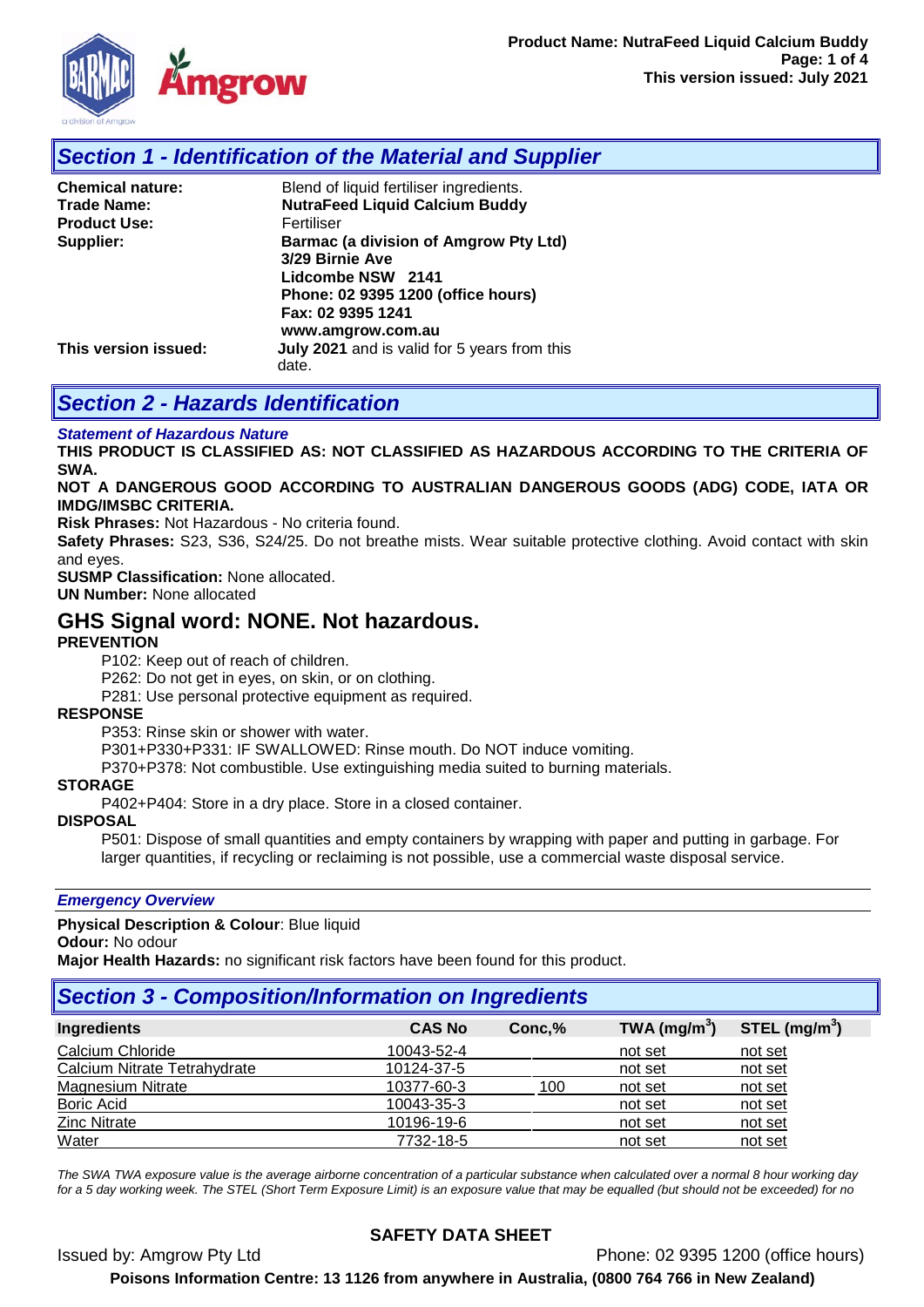

longer than 15 minutes and should not be repeated more than 4 times per day. There should be at least 60 minutes between successive exposures *at the STEL. The term "peak "is used when the TWA limit, because of the rapid action of the substance, should never be exceeded, even briefly.*

# *Section 4 - First Aid Measures*

**General Information:** You should call The Poisons Information Centre if you feel that you may have been poisoned, burned or irritated by this product. The number is 13 1126 from anywhere in Australia (0800 764 766 in New Zealand) and is available at all times. Have this SDS with you when you call.

**Inhalation:** If mists have been inhaled, and irritation has developed, remove to fresh air and observe until recovered. If irritation becomes painful or persists for more than about 30 minutes, seek medical advice

**Skin Contact:** Wash affected areas with water until chemical is removed. Remove all contaminated clothing and launder before re-use. If in doubt obtain medical advice.

**Eye Contact:** Immediately irrigate with copious amounts of lukewarm, gently flowing water for 15 – 20 minutes or until the product is removed or irritation has ceased, while holding the eyelid(s) open. Obtain medical advice if irritation becomes painful or lasts more than a few minutes.

**Ingestion:** Give a glass of water if affected person able to drink. Do not induce vomiting unless instructed to do so by medical advice.

**Notes to Doctor:** Treat symptomatically.

## *Section 5 - Fire Fighting Measures*

**Fire and Explosion Hazards**: There is no risk of an explosion from this product under normal circumstances if it is involved in a fire.

**Fire decomposition products** from this product are likely to be irritating if inhaled.

**Extinguishing Media:** Not combustible. Use extinguishing media suited to burning materials.

**Fire Fighting:** If a significant quantity of this product is involved in a fire, call the fire brigade.

**Flash point:** Does not burn.<br>**Upper Flammability Limit:** Does not burn. **Upper Flammability Limit: Lower Flammability Limit:** Does not burn. **Auto ignition temperature:** Not applicable - does not burn. **Flammability Class:** Does not burn.

# *Section 6 - Accidental Release Measures*

*Spillage:* Minor spills do not normally need any special cleanup measures. In the event of a major spill, prevent spillage from entering drains or water courses. As a minimum, wear overalls, goggles and gloves. Stop leak if safe to do so, and contain spill. Absorb onto sand, vermiculite or other suitable absorbent material. Sweep up and shovel or collect recoverable product into labelled containers for recycling or salvage. After spills, wash area preventing runoff from entering drains. If a significant quantity of material enters drains, advise emergency services. Full details regarding disposal of used containers, spillage and unused material may be found on the label. If there is any conflict between this SDS and the label, instructions on the label prevail. Dispose of only in accord with all regulations.

## *Section 7 - Handling and Storage*

*Handling:* Before use carefully read the product label. Use of safe work practices are recommended to avoid eye or skin contact and inhalation. Observe good personal hygiene, including washing hands before eating. Prohibit eating, drinking and smoking in contaminated areas.

*Storage:*Store in cool, dry, well ventilated area removed from combustible materials, herbicides, fungicides and foodstuffs. Ensure containers are labelled, protected from physical damage and sealed when not in use. Keep from extreme heat and open flames and make sure that the product does not come into contact with substances listed under "Materials to avoid" in Section 10

## *Section 8 - Exposure Controls and Personal Protection*

The following Australian Standards will provide general advice regarding safety clothing and equipment: Respiratory equipment: **AS/NZS 1715**, Protective Gloves: **AS 2161**, Occupational Protective Clothing: AS/NZS 4501 set 2008, Industrial Eye Protection: **AS1336** and **AS/NZS 1337**, Occupational Protective Footwear: **AS/NZS2210**. **SWA Exposure Limits TWA (mg/m<sup>3</sup> ) STEL (mg/m<sup>3</sup> )**

Exposure limits have not been established by SWA for any of the significant ingredients in this product. *Personal Protection*

### **SAFETY DATA SHEET**

Issued by: Amgrow Pty Ltd Phone: 02 9395 1200 (office hours) **Poisons Information Centre: 13 1126 from anywhere in Australia, (0800 764 766 in New Zealand)**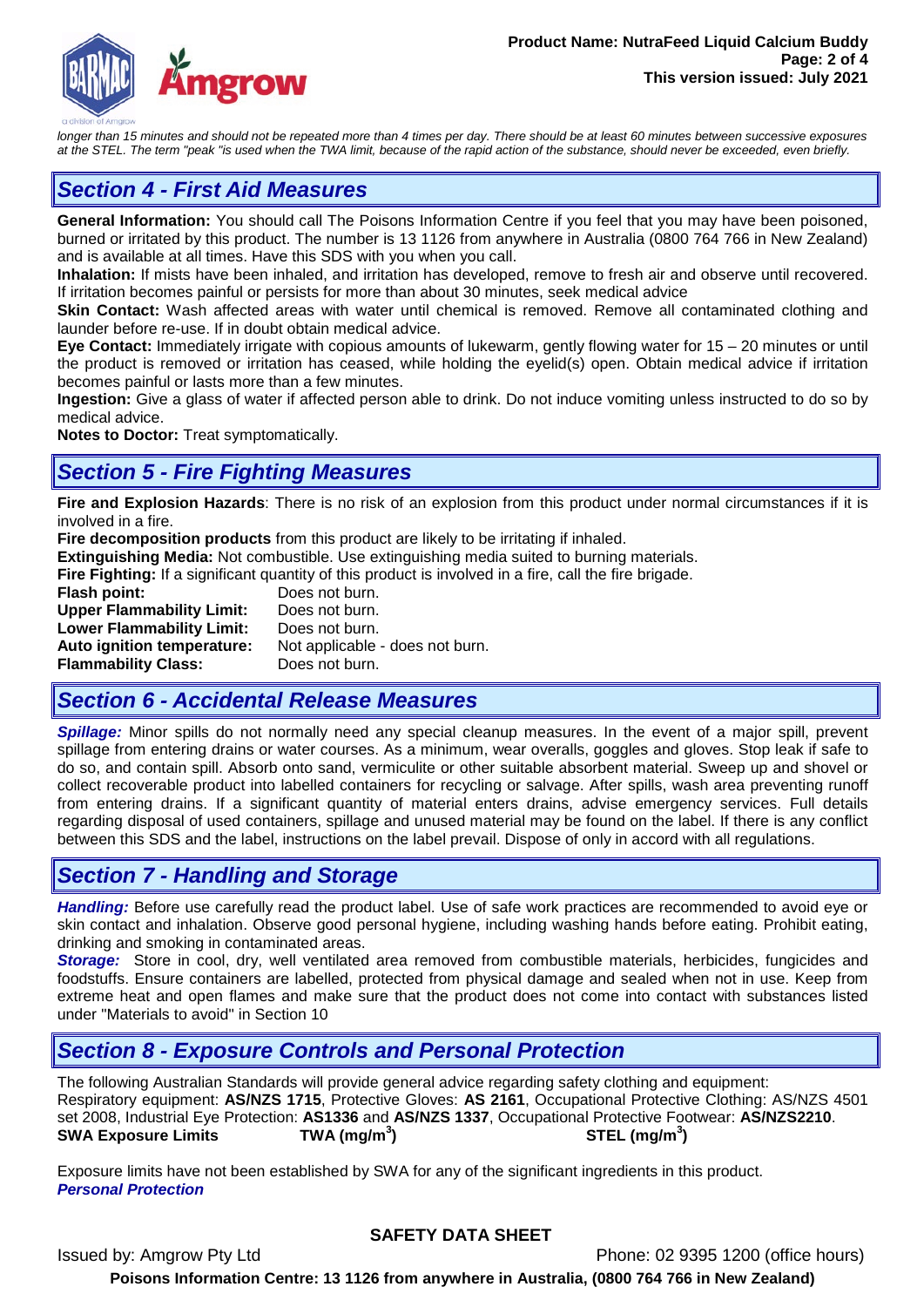

No special equipment is usually needed when occasionally handling small quantities. The following instructions are for bulk handling or where regular exposure in an occupational setting occurs without proper containment systems.

**Ventilation:** No special ventilation requirements are normally necessary for this product. However make sure that the work environment remains clean and that mists are minimised.

**Eye Protection:** Eye protection such as protective glasses or goggles is recommended when this product is being used.

**Skin Protection:** You should avoid contact even with mild skin irritants. Therefore you should wear suitable impervious elbow-length gloves and facial protection when handling this product. See below for suitable material types.

**Protective Material Types:** We suggest that protective clothing be made from the following: cotton, rubber, PVC. **Respirator:** Not normally necessary.

Safety deluge showers should, if practical, be provided near to where this product is being handled commercially.

# *Section 9 - Physical and Chemical Properties:*

| <b>Physical Description &amp; colour:</b> | <b>Blue liquid</b>                             |
|-------------------------------------------|------------------------------------------------|
| Odour:                                    | Mild odour.                                    |
| <b>Boiling Point:</b>                     | approx $100^{\circ}$ C                         |
| <b>Freezing Point:</b>                    | approx $0^{\circ}$ C                           |
| <b>Volatiles:</b>                         | No specific data. Expected to be low at 100°C. |
| <b>Vapour Pressure:</b>                   | Negligible at normal ambient temperatures.     |
| <b>Vapour Density:</b>                    | Not relevant                                   |
| <b>Specific Gravity:</b>                  | 1.49 $@$ 20 $°C$                               |
| <b>Water Solubility:</b>                  | Completely soluble/miscible                    |
| pH:                                       | 3.4                                            |
| <b>Volatility:</b>                        | Negligible at normal ambient temperatures.     |
| <b>Evaporation Rate:</b>                  | Not applicable.                                |
| Auto ignition temp:                       | Not applicable - does not burn.                |

# *Section 10 - Stability and Reactivity*

**Reactivity:** This product is unlikely to react or decompose under normal storage conditions. **Conditions to Avoid:** Keep containers tightly closed. **Incompatibilities:** Compatible with most commonly used materials Avoid strong alkalis

**Fire Decomposition:** May evolve toxic fumes when heated to decomposition

**Polymerisation:** This product will not undergo polymerisation reactions.

# *Section 11 - Toxicological Information*

**Local Effects:** 

There is no data to hand indicating any particular target organs.

### *Potential Health Effects*

**Ingestion**: Ingestion of large amounts may cause stomach cramp and nausea

**Eye Contact:** Highly irritating

**Skin:** May cause moderate irritation.

**Inhalation:** If the product is present in high concentrations, it may cause mild irritation to the nose or throat.

**Chronic Effects:** Repeated or prolonged contact with dilute solutions may cause skin irritation.

**Toxicity Data:** No LD50 data available for this product.

### **Carcinogen Status:**

**SWA:** No significant ingredient is classified as carcinogenic by SWA. **NTP:** No significant ingredient is classified as carcinogenic by NTP. **IARC:** No significant ingredient is classified as carcinogenic by IARC.

### *Classification of Hazardous Ingredients*

Ingredient **Risk Phrases** 

No ingredient mentioned in the HSIS Database is present in this product at hazardous concentrations.

### **SAFETY DATA SHEET**

Issued by: Amgrow Pty Ltd Phone: 02 9395 1200 (office hours)

**Poisons Information Centre: 13 1126 from anywhere in Australia, (0800 764 766 in New Zealand)**